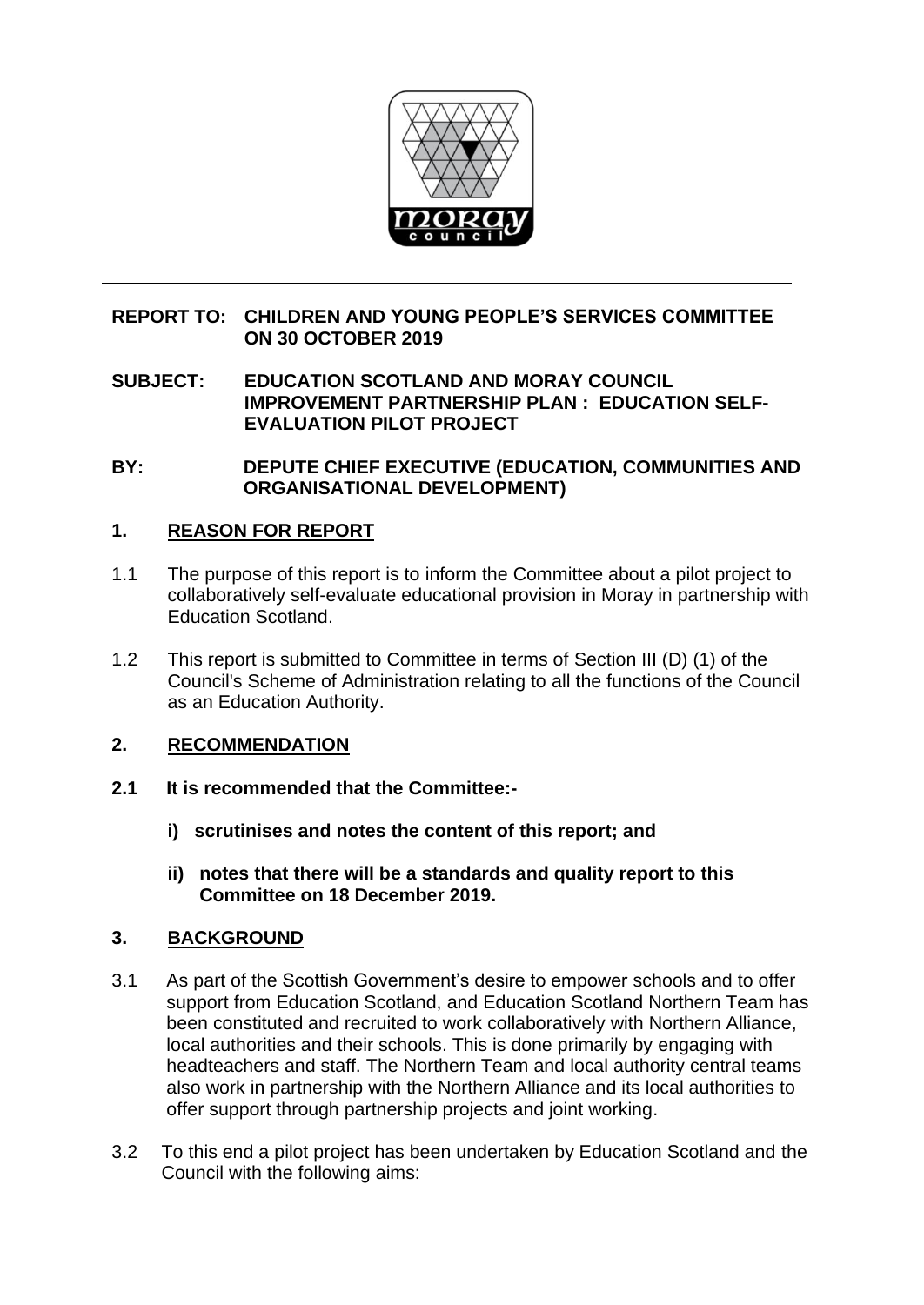- to carry out a self-evaluation exercise across a sample of thirteen Moray schools – nine primary and four secondary in order to produce a Moray Education Standards and Quality Report. This will evidence progress made in implementing the Council's Schools and Curriculum Development strategic plan
- to take cognisance of the consultation on restructure across Moray Council and any changes resulting in Education governance moving forwards
- to use the information gathered to inform the education system and partner agencies in Moray of strengths and areas of good practice, and identify areas for improvement to inform future strategic planning for Education in Moray and for schools to incorporate these priorities into their improvement plan
- to report to this Committee on 18 December 2019 with high level findings for the improvement of educational provision for Moray's children and young people.
- 3.3 The project team involves the Senior Regional Adviser from the Education Scotland Northern Team, as well as five education officers, two secondary headteachers, three primary headteachers, one primary deputy headteacher and one primary principal teacher from Moray. The team was selected to bring a level of expertise and experience from across Moray and beyond. This experience will help inform the process and coupled with the team visiting four secondary and nine primary schools will lead to an evaluative overview of education in Moray in terms of schools and their educational provision. The project has been shaped by the team in a collaborative manner so that the school staff are empowered to be involved in the decision-making process and help to influence the future strategic direction of education and its partnership services in Moray.
- 3.4 The Head of Education (Chief Education Officer) and the Education Scotland Northern Team Head of Scrutiny will provide quality assurance input to the draft Report leading to the final copy.
- 3.5 The outline project plan is attached at **Appendix 1** for information.

# **4 SUMMARY OF IMPLICATIONS**

## **(a) Corporate Plan and 10 Year Plan (Local Outcomes Improvement Plan (LOIP))**

The report was informed by the priorities within the Corporate Plan and 10 Year Plan and in particular to Ambitious and Confident Children and Young People and A Growing and Diverse Economy.

#### **(b) Policy and Legal**

The Standards in Scotland's Schools Act 2000 established a statutory duty on local education authorities to ensure the quality of provision in its schools and establishments. This set the agenda for continuous improvement in Scottish education. The Scottish Government publication "Empowering Schools: education reform progress" gives the position in